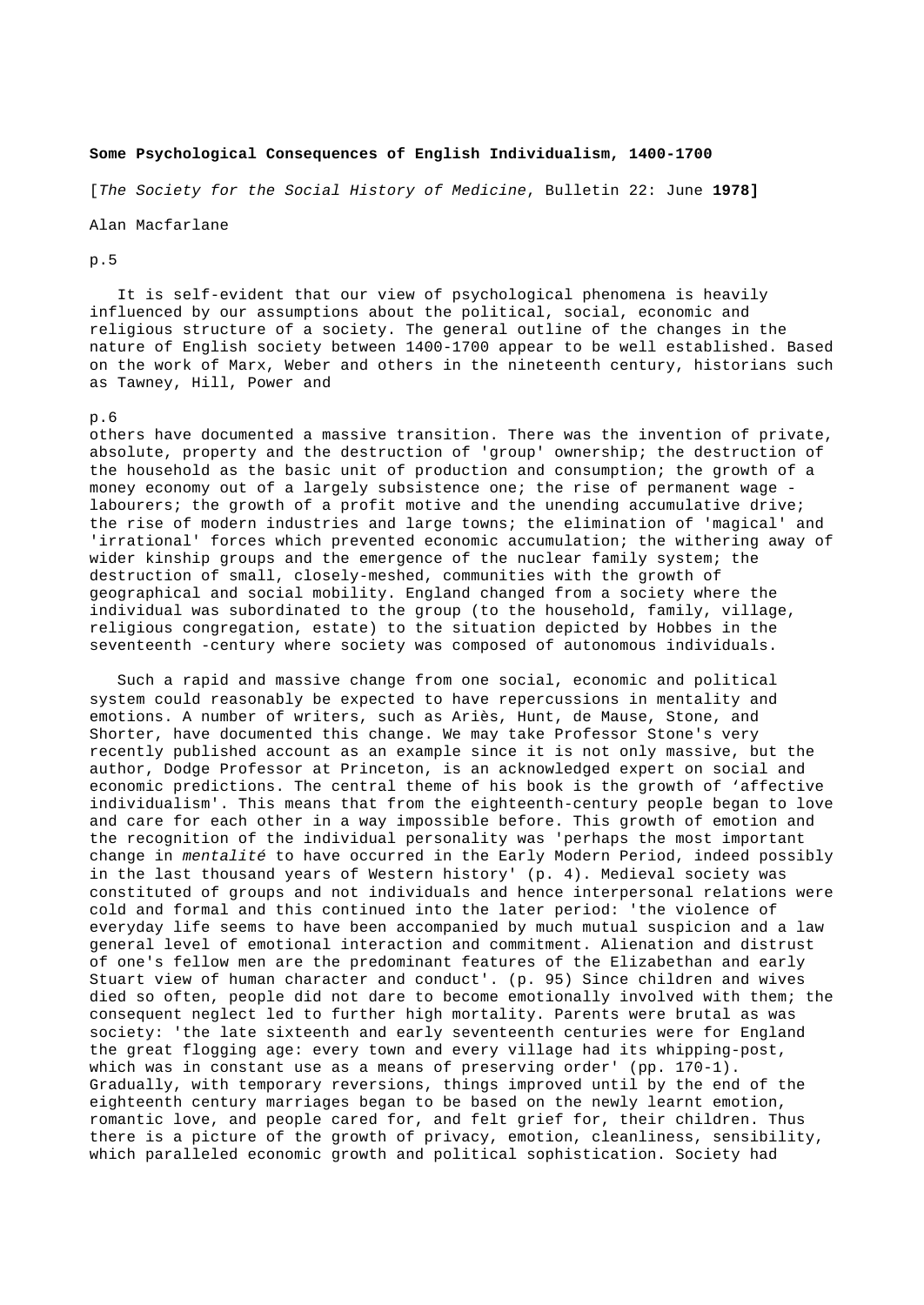progressed from something very brutal and almost 'tribal' in the later middle ages to the small, closely-tied, system of nuclear

p.7

families based on affection which characterized modern Anglo-Saxon cultures. It is, superficially, a very plausible story, fitting exactly with what we would have expected. Unfortunately, anyone who looks carefully at the diaries, autobiographies, personal papers, ecclesiastical and other court records, and village sources for the period from 1400-1700 will find that Stone's general picture does not seem to fit the evidence at all well.

We may briefly summarize a few criticisms which have been documented elsewhere. Stone is forced to dismiss almost all the massive creative literature from Chaucer to the end of the seventeenth century as a 'fantasy' unrelated to popular emotion, since it does not fit his case. He makes no use of the detailed local and other records which would have shown that his picture of Elizabethan life is a travesty. His use of autobiographical material is very selective: for instance his theories concerning the lack of grief at children's deaths does not fit the evidence from many diaries. He gives practically no evidence, either primary or secondary, to support his view of the period up to 1500. Much of his argument is based on work done in France, but he himself frequently notes that France and England are very different in certain respects. His use of anthropological analogies undocumented. One could continue, but all that we need to establish is that there is a *prima facie* case for having very serious reservations about the work. What appears to have happened is that Stone, soundly basing his book on the current general view of the nature of social and economic change in England, has found what ought to have been the consequences in the psychological sphere. The fact that the book is such a disaster and that he has only managed to prove his case by a massive manipulation of sources suggests that we ought to re-look at the underlying model of change.

 We may attempt to think the unthinkable. Suppose that, in relation to England, Marx and Weber were wrong, and consequently most of the edifice which has been built up, with a few modifications, on top of their work is also defective. Suppose that those self-evident and obvious shifts in basic economic and social structure between 1400-1700 did not occur at all, that they are an optical illusion created largely by the survival of documents and the use of misleading analogies with other societies. Suppose that England in 1400 could be described as follows. Private, absolute, property was fully developed; the household was not the basic unit of society but rather the individual; the money economy was fully developed; wage-labour was already widely established; the drive towards accumulation and profit was already predominant; the 'irrational' barriers towards isolating the economic sphere were already dismantled; there were no wider kinship groups so that the individual was not subordinated to larger family groupings; natural 'communities', if they had ever existed, were gone; people were geographically and socially mobile; individuals were not subordinated by law or custom to entities (the family, village, neighbourhood, congregation etc.) larger than themselves. If this were the case, and it is broadly the

p.8

view I take in a forthcoming book on the subject, what would the consequences be for speculations concerning the massive emotional and psychological transition that was believed to have occurred between 1400-1700? It would clearly disappear. We would expect to find loving parents and cruel parents, rigid upbringing and relaxed upbringing, deep attachments between husbands and wives and frail attachments, running side by side from the very start. Of course there